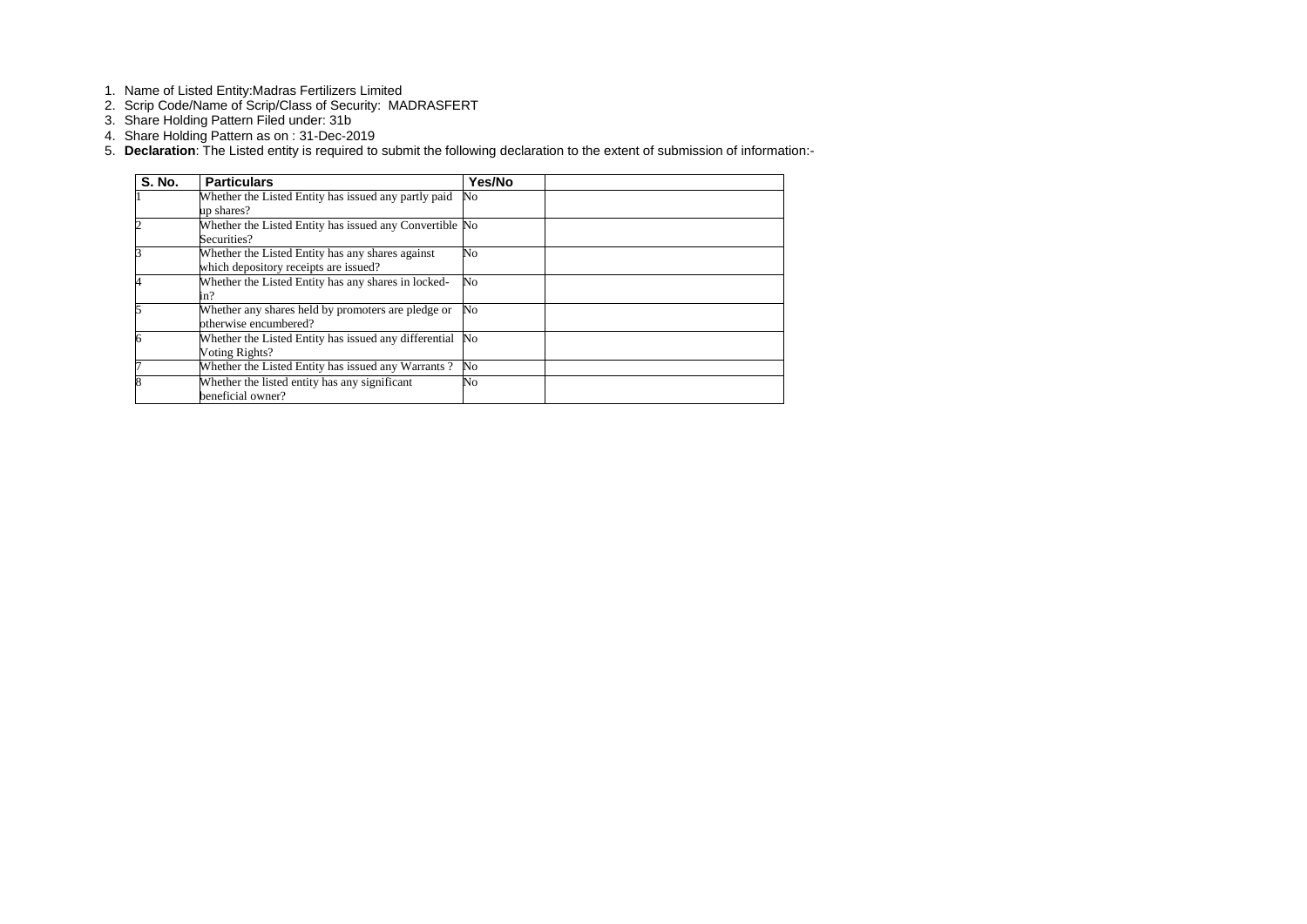# Table I - Summary Statement holding of specified securities

| Catego<br>ry(1)       | Category of<br>shareholder<br>(II)          | Nos. of<br>shareh<br>olders<br>(III) | No. of fully<br>paid up equity<br>shares<br>held<br>(IV) | No. of<br>Partly<br>paid-<br>equity<br>shares<br>held<br>$\overline{(V)}$ | No. of<br>shares<br>underlying<br>Depository<br><b>Receipts</b><br>(VI) | Total nos.<br>shares<br>held<br>$(VII) =$<br>$(IV)+(V)+$<br>(VI) | <b>Shareholding</b><br>as a % of total<br>no. of shares<br>(calculated as<br>per SCRR,<br>1957)<br>(VIII) |                            |                              | Number of Voting Rights held in each class of<br>securities<br>(X) |                      | No. of<br><b>Shares</b><br><b>Underlying</b><br><b>Outstanding</b><br>convertible<br>securities<br>(including | Shareholding,<br>as a %<br>assuming full<br>of convertible<br>securities (as a<br>percentage of<br>diluted share | <b>Number of</b><br>Locked in<br>shares<br><u>(XII)</u> |                                    |            | <b>Number of</b><br><b>Shares</b><br>pledged or<br>otherwise<br>encumbered<br>(XIII) | <b>Number of</b><br>equity shares<br>held<br>in<br>dematerializ<br>ed form |
|-----------------------|---------------------------------------------|--------------------------------------|----------------------------------------------------------|---------------------------------------------------------------------------|-------------------------------------------------------------------------|------------------------------------------------------------------|-----------------------------------------------------------------------------------------------------------|----------------------------|------------------------------|--------------------------------------------------------------------|----------------------|---------------------------------------------------------------------------------------------------------------|------------------------------------------------------------------------------------------------------------------|---------------------------------------------------------|------------------------------------|------------|--------------------------------------------------------------------------------------|----------------------------------------------------------------------------|
|                       |                                             |                                      |                                                          |                                                                           |                                                                         |                                                                  | As a % of                                                                                                 | <b>No of Voting Rights</b> |                              |                                                                    | <b>Total</b><br>as a | <b>Warrants</b> )                                                                                             | capital)                                                                                                         | No.<br>(a)                                              | As a<br>% of                       | No.<br>(a) | As a<br>% of                                                                         | (XIV)                                                                      |
|                       |                                             |                                      |                                                          |                                                                           |                                                                         |                                                                  | $(A+B+C2)$                                                                                                | Clas $s$ eg: $X$           | Clas<br>$\mathbf{s}$<br>eg:y | Tot al                                                             | % of<br>$(A+B+$<br>C | (X)                                                                                                           | $(XI) = (VII)+(X)$<br>As a % of<br>$(A+B+C2)$                                                                    |                                                         | total<br>Shar<br>es<br>held<br>(b) |            | total<br><b>Share</b><br>s held<br>(b)                                               |                                                                            |
| $\mathbf{A}$          | Promoter &                                  | $\overline{2}$                       | 137368200                                                |                                                                           |                                                                         | 137368200                                                        | 85.27                                                                                                     | 137368200                  |                              | 137368200                                                          | 85.27                |                                                                                                               | 85.27                                                                                                            |                                                         | $\Omega$                           |            |                                                                                      | 137368200                                                                  |
|                       | Promoter<br>Group                           |                                      |                                                          |                                                                           |                                                                         |                                                                  |                                                                                                           |                            |                              |                                                                    |                      |                                                                                                               |                                                                                                                  |                                                         |                                    |            |                                                                                      |                                                                            |
| $\bf{B}$              | Public                                      | 31943                                | 23733100                                                 |                                                                           |                                                                         | 23733100                                                         | 14.73                                                                                                     | 23733100                   |                              | 23733100                                                           | 14.73                |                                                                                                               | 14.73                                                                                                            | $\overline{0}$                                          |                                    |            |                                                                                      | 19908231                                                                   |
| $\overline{\text{C}}$ | Non<br>Promoter-<br>Non Public              |                                      |                                                          |                                                                           |                                                                         |                                                                  |                                                                                                           |                            |                              |                                                                    |                      |                                                                                                               |                                                                                                                  |                                                         |                                    |            |                                                                                      |                                                                            |
| $\overline{C1}$       | <b>Shares</b><br>underlying<br><b>DRs</b>   |                                      |                                                          |                                                                           |                                                                         |                                                                  |                                                                                                           |                            |                              |                                                                    |                      |                                                                                                               |                                                                                                                  |                                                         |                                    |            |                                                                                      |                                                                            |
| $\overline{C2}$       | Shares held<br>by Employee<br><b>Trusts</b> |                                      |                                                          |                                                                           |                                                                         |                                                                  |                                                                                                           |                            |                              |                                                                    |                      |                                                                                                               |                                                                                                                  |                                                         | $\Omega$                           |            |                                                                                      |                                                                            |
|                       | Total                                       | 31945                                | 161101300                                                |                                                                           |                                                                         | 161101300                                                        | 100                                                                                                       | 161101300                  |                              | 161101300                                                          | 100                  |                                                                                                               | 100                                                                                                              |                                                         | $\Omega$                           |            |                                                                                      | 157276431                                                                  |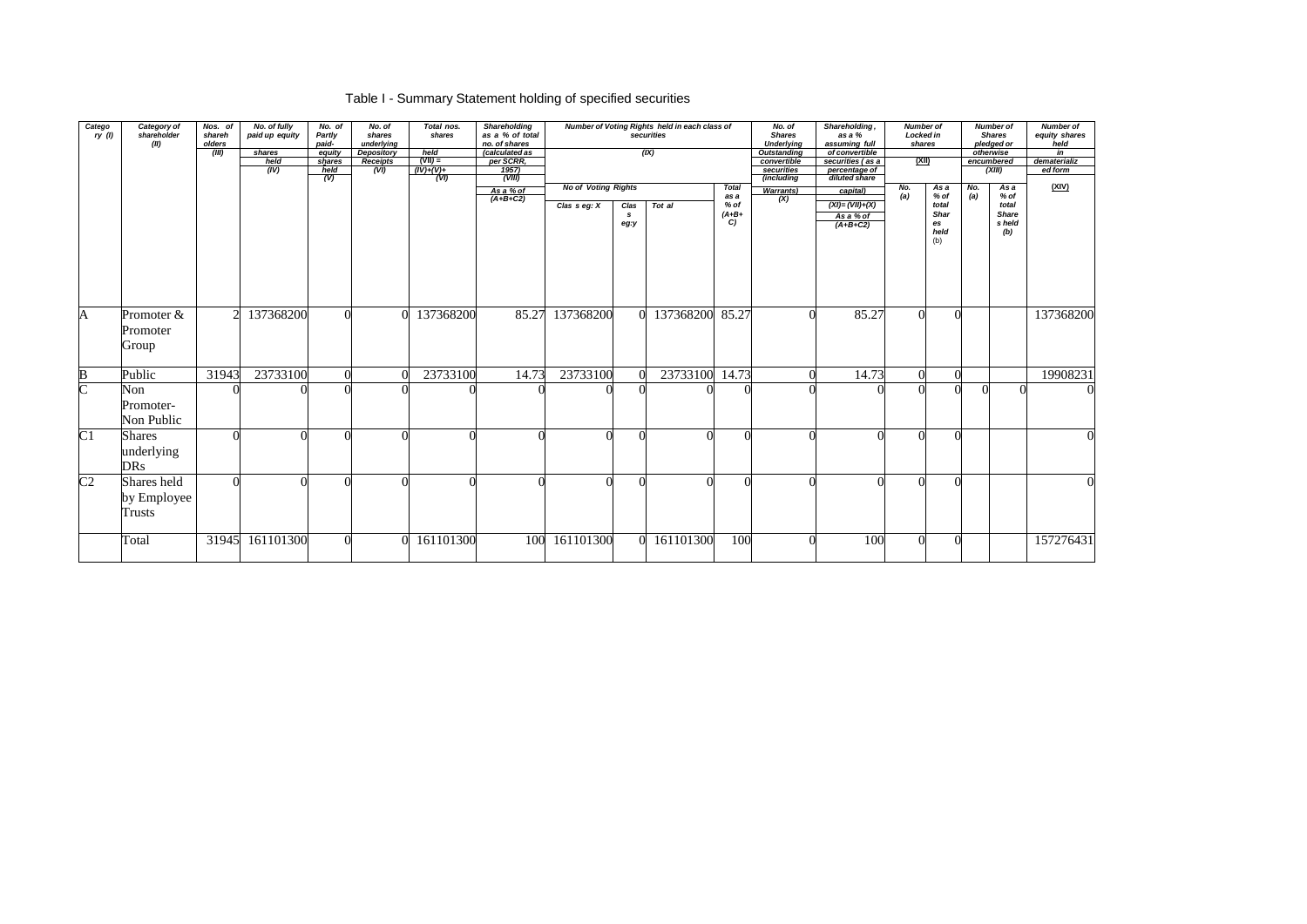## Table II - Statement showing shareholding pattern of the Promoter and Promoter Group

|             | <b>Category &amp; Name</b><br>of the | <b>PAN</b> | No. of          | No. of<br>fully | Partly            | Nos. of<br>shares             | <b>Total</b>     | Sharehol            | <b>Number of Voting Rights held in</b> | each class of securities |            |                          | No. of<br><b>Shares</b>           | Shareholdin                | <b>Number of</b><br><b>Locked in</b> |                |            | <b>Number of</b><br><b>Shares</b> | Number of             |
|-------------|--------------------------------------|------------|-----------------|-----------------|-------------------|-------------------------------|------------------|---------------------|----------------------------------------|--------------------------|------------|--------------------------|-----------------------------------|----------------------------|--------------------------------------|----------------|------------|-----------------------------------|-----------------------|
|             | <b>Shareholders</b>                  | (II)       | shareh<br>older | paid            | paid-up<br>equity | underlying                    | nos.<br>shares   | ding %<br>calculate |                                        |                          | (X)        |                          | <b>Underlying</b>                 | $g$ , as a $%$<br>assuming | shares                               |                |            | pledged or                        | equity<br>shares held |
|             | $\left( I\right)$                    |            | (III)           | up<br>equity    | shares<br>held    | <b>Depository</b><br>Receipts | held<br>$(VII =$ | d as per<br>SCRR,   |                                        |                          |            |                          | <b>Outstanding</b><br>convertible | full<br>conversion         |                                      | (XII)          |            | otherwise<br>encumbered           | in<br>dematerializ    |
|             |                                      |            |                 | share           | (V)               | (VI)                          | IV+V+VI)         | 1957                |                                        |                          |            |                          | securities                        | of                         |                                      |                |            | (XIII)                            | ed form               |
|             |                                      |            |                 | s held<br>(IV)  |                   |                               |                  | As a % of           | <b>No of Voting Rights</b>             |                          |            | Total as a<br>% of Total | (including<br><b>Warrants)</b>    | convertible<br>securities  | No.<br>(a)                           | As a<br>% of   | No.<br>(a) | As a<br>% of                      | (XIV)                 |
|             |                                      |            |                 |                 |                   |                               |                  | $(A+B+C2)$          |                                        |                          |            | <b>Voting</b>            | (X)                               | as a                       |                                      | total          |            | total                             |                       |
|             |                                      |            |                 |                 |                   |                               |                  | (VIII)              | Class X                                | Class Y                  | Tot al     | rights                   |                                   | percentage<br>of diluted   |                                      | <b>Shar</b>    |            | share s                           |                       |
|             |                                      |            |                 |                 |                   |                               |                  |                     |                                        |                          |            |                          |                                   | share                      |                                      | es<br>held     |            | held (b)                          |                       |
|             |                                      |            |                 |                 |                   |                               |                  |                     |                                        |                          |            |                          |                                   | capital)<br>$(XI) =$       |                                      | (b)            |            |                                   |                       |
|             |                                      |            |                 |                 |                   |                               |                  |                     |                                        |                          |            |                          |                                   | $(VII)+(X)$ as a           |                                      |                |            |                                   |                       |
|             |                                      |            |                 |                 |                   |                               |                  |                     |                                        |                          |            |                          |                                   | $%$ of<br>$A+B+C2$         |                                      |                |            |                                   |                       |
|             |                                      |            |                 |                 |                   |                               |                  |                     |                                        |                          |            |                          |                                   |                            |                                      |                |            |                                   |                       |
|             | Indian                               |            |                 |                 |                   |                               |                  |                     |                                        |                          |            |                          |                                   |                            |                                      | $\Omega$       |            |                                   |                       |
| a           | Individuals/Hindu                    |            |                 |                 |                   |                               |                  |                     |                                        |                          |            |                          |                                   |                            |                                      |                |            |                                   |                       |
|             | undivided Family                     |            |                 |                 |                   |                               |                  |                     |                                        |                          |            |                          |                                   |                            |                                      |                |            |                                   |                       |
| $\mathbf b$ | Central                              |            |                 | 95851700        |                   |                               | 0 95851700       |                     | 59.5 95851700                          |                          | 0 95851700 | 59.5                     |                                   | 59.5                       |                                      | $\Omega$       |            |                                   | 95851700              |
|             | Government/                          |            |                 |                 |                   |                               |                  |                     |                                        |                          |            |                          |                                   |                            |                                      |                |            |                                   |                       |
|             | State                                |            |                 |                 |                   |                               |                  |                     |                                        |                          |            |                          |                                   |                            |                                      |                |            |                                   |                       |
|             | Government(s)                        |            |                 |                 |                   |                               |                  |                     |                                        |                          |            |                          |                                   |                            |                                      |                |            |                                   |                       |
|             | GOVERNMENT ZZZZZ29999Z               |            |                 | 95851700        |                   |                               | 0 95851700       |                     | 59.5 95851700                          |                          | 0 95851700 | 59.5                     |                                   | 59.5                       |                                      | $\Omega$       |            |                                   | 95851700              |
|             | <b>OF INDIA</b>                      |            |                 |                 |                   |                               |                  |                     |                                        |                          |            |                          |                                   |                            |                                      |                |            |                                   |                       |
| c           | Financial                            |            |                 |                 |                   | $\Omega$                      |                  |                     |                                        |                          |            |                          |                                   |                            |                                      |                |            |                                   |                       |
|             | Institutions/                        |            |                 |                 |                   |                               |                  |                     |                                        |                          |            |                          |                                   |                            |                                      |                |            |                                   |                       |
|             | <b>Banks</b>                         |            |                 |                 |                   |                               |                  |                     |                                        |                          |            |                          |                                   |                            |                                      |                |            |                                   |                       |
|             |                                      |            |                 |                 |                   | ∩                             |                  |                     |                                        |                          |            |                          |                                   |                            |                                      | $\Omega$       |            |                                   |                       |
| d           | Any Other                            |            |                 |                 |                   |                               |                  |                     |                                        |                          |            |                          |                                   |                            |                                      |                |            |                                   |                       |
|             | (specify)                            |            |                 |                 |                   |                               |                  |                     |                                        |                          |            |                          |                                   |                            |                                      |                |            |                                   |                       |
|             | Sub-Total $(A)(1)$                   |            |                 | 95851700        |                   |                               | 0 95851700       |                     | 59.5 95851700                          |                          | 0 95851700 | 59.5                     |                                   | 59.5                       |                                      | $\Omega$       |            |                                   | 95851700              |
| 2           | Foreign                              |            |                 |                 |                   |                               |                  |                     |                                        |                          |            |                          |                                   |                            |                                      |                |            |                                   |                       |
| a           | Individuals (Non-                    |            |                 |                 |                   |                               |                  |                     |                                        |                          |            |                          |                                   |                            |                                      |                |            |                                   |                       |
|             | Resident                             |            |                 |                 |                   |                               |                  |                     |                                        |                          |            |                          |                                   |                            |                                      |                |            |                                   |                       |
|             | Individuals/                         |            |                 |                 |                   |                               |                  |                     |                                        |                          |            |                          |                                   |                            |                                      |                |            |                                   |                       |
|             | Foreign                              |            |                 |                 |                   |                               |                  |                     |                                        |                          |            |                          |                                   |                            |                                      |                |            |                                   |                       |
|             | Individuals)                         |            |                 |                 |                   |                               |                  |                     |                                        |                          |            |                          |                                   |                            |                                      |                |            |                                   |                       |
|             | Government                           |            |                 | $\overline{0}$  | $\mathbf{U}$      | $\overline{0}$                | $\Omega$         |                     | $\Omega$                               | $\overline{0}$           |            |                          |                                   | $\Omega$<br>$\Omega$       | $\overline{0}$                       | $\overline{0}$ |            |                                   |                       |
| $\mathbf c$ | Institutions                         |            |                 |                 | $\Omega$          | $\Omega$                      |                  |                     |                                        |                          |            |                          |                                   |                            |                                      | $\Omega$       |            |                                   |                       |
| d           | Foreign Portfolio                    |            |                 |                 |                   |                               |                  |                     |                                        |                          |            |                          |                                   |                            |                                      |                |            |                                   |                       |
|             | Investor                             |            |                 |                 |                   |                               |                  |                     |                                        |                          |            |                          |                                   |                            |                                      |                |            |                                   |                       |
| e           | Any Other                            |            |                 | 41516500        |                   |                               | 0 41516500       |                     | 25.77 41516500                         |                          | 0 41516500 | 25.77                    |                                   | 25.77                      |                                      | $\Omega$       |            |                                   | 41516500              |
|             | (specify)                            |            |                 |                 |                   |                               |                  |                     |                                        |                          |            |                          |                                   |                            |                                      |                |            |                                   |                       |
|             | Other                                |            |                 | 41516500        |                   | $\mathbf 0$                   | 0 41516500       |                     | 25.77 41516500                         |                          | 0 41516500 | 25.77                    |                                   | 25.77                      |                                      |                |            |                                   | 41516500              |
|             | <b>NAFTIRAN</b>                      | ZZZZZ9999Z |                 | 41516500        |                   |                               | 0 41516500       |                     | 25.77 41516500                         |                          | 0 41516500 | 25.77                    |                                   | 25.77                      |                                      | $\Omega$       |            |                                   | 41516500              |
|             | <b>INTER TRADE</b>                   |            |                 |                 |                   |                               |                  |                     |                                        |                          |            |                          |                                   |                            |                                      |                |            |                                   |                       |
|             | $CO - CO$                            |            |                 |                 |                   |                               |                  |                     |                                        |                          |            |                          |                                   |                            |                                      |                |            |                                   |                       |
|             | <b>PROMOTER</b>                      |            |                 |                 |                   |                               |                  |                     |                                        |                          |            |                          |                                   |                            |                                      |                |            |                                   |                       |
|             | Sub-Total $(A)(2)$                   |            |                 | 41516500        |                   | $\overline{0}$                | 0 41516500       |                     | 25.77 41516500                         |                          | 0 41516500 | 25.77                    |                                   | 25.77                      |                                      | $\Omega$       |            |                                   | 41516500              |
|             |                                      |            |                 |                 |                   |                               |                  |                     |                                        |                          |            |                          |                                   |                            |                                      |                |            |                                   |                       |
|             | Total                                |            |                 | 2137368200      |                   |                               | 0137368200       |                     | 85.27 137368200                        |                          | 0137368200 | 85.27                    |                                   | 85.27                      |                                      |                |            |                                   | 137368200             |
|             | Shareholding of                      |            |                 |                 |                   |                               |                  |                     |                                        |                          |            |                          |                                   |                            |                                      |                |            |                                   |                       |
|             | Promoter and                         |            |                 |                 |                   |                               |                  |                     |                                        |                          |            |                          |                                   |                            |                                      |                |            |                                   |                       |
|             | Promoter Group                       |            |                 |                 |                   |                               |                  |                     |                                        |                          |            |                          |                                   |                            |                                      |                |            |                                   |                       |
|             | $(A)=$                               |            |                 |                 |                   |                               |                  |                     |                                        |                          |            |                          |                                   |                            |                                      |                |            |                                   |                       |
|             | $(A)(1)+(A)(2)$                      |            |                 |                 |                   |                               |                  |                     |                                        |                          |            |                          |                                   |                            |                                      |                |            |                                   |                       |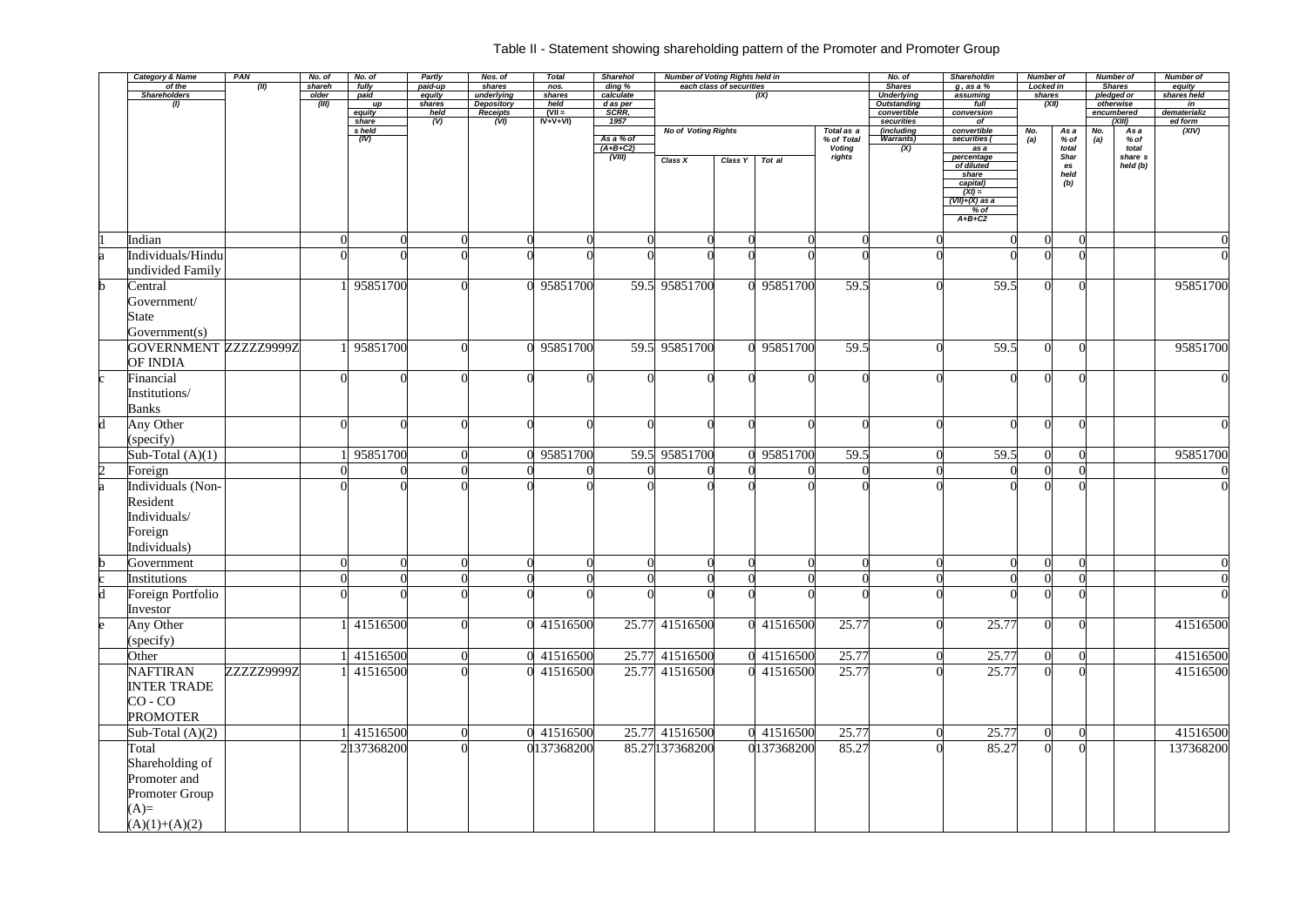#### Table III - Statement showing shareholding pattern of the Public shareholder

|    | Category & Name<br>of the Shareholders<br>(1)<br>$\frac{PAN}{(II)}$                      | Nos. of<br>shareh<br>older<br>(III) | No. of<br>fully<br>paid up<br>equity<br>share s | <b>Partly</b><br>paid-up<br>equity<br>shares<br>held (V) | Nos. of<br>shares<br>underlying<br><b>Depository</b><br>Receipts (VI) | <b>Total</b><br>nos.<br>shares<br>held<br>$VII =$ | <b>Sharehol</b><br>$\dim g \mathcal{C}$<br>calculate d<br>as per<br>SCRR, |                  | <b>No of Voting Rights</b> | <b>Number of Voting Rights held in each</b><br>class of securities<br>(IX) | Total as                 | <b>No. of Shares</b><br><b>Underlying</b><br><b>Outstanding</b><br>convertible<br>securities | <b>Total</b><br>shareholdin g<br>, as a %<br>assuming full<br>conversion of | No.      | Number of<br>Locked in<br><i>shares</i><br>(XII)<br>As a | No.            | Number of<br><b>Shares</b><br>pledged or<br>otherwise<br>As a | Number of<br>equity shares<br>held in<br>dematerializ<br>ed form (XIV) |
|----|------------------------------------------------------------------------------------------|-------------------------------------|-------------------------------------------------|----------------------------------------------------------|-----------------------------------------------------------------------|---------------------------------------------------|---------------------------------------------------------------------------|------------------|----------------------------|----------------------------------------------------------------------------|--------------------------|----------------------------------------------------------------------------------------------|-----------------------------------------------------------------------------|----------|----------------------------------------------------------|----------------|---------------------------------------------------------------|------------------------------------------------------------------------|
|    |                                                                                          |                                     | held<br>(IV)                                    |                                                          |                                                                       | $IV+V+VI$                                         | 1957<br>As a % of                                                         | Class $X$        | <b>Class</b>               | Tot al                                                                     | $a\%$ of<br><b>Total</b> | <i>(including)</i><br>Warrants) $(X)$                                                        | convertible<br>securities (as                                               | (a)      | $%$ of<br>total                                          | (No)<br>$t$ ap | % $of$<br>total                                               |                                                                        |
|    |                                                                                          |                                     |                                                 |                                                          |                                                                       |                                                   | $(A+B+C2)$<br><b>VIII</b>                                                 |                  | Y                          |                                                                            | <b>Voting</b><br>rights  |                                                                                              | a percentage<br>of diluted                                                  |          | <b>Shar</b><br>es                                        | pli<br>ca      | share s<br>held                                               |                                                                        |
|    | Institutions                                                                             |                                     |                                                 |                                                          | $\Omega$                                                              |                                                   |                                                                           |                  |                            |                                                                            |                          |                                                                                              |                                                                             |          |                                                          |                |                                                               |                                                                        |
|    | Mutual Funds/                                                                            |                                     | 2400                                            |                                                          |                                                                       | 2400                                              |                                                                           | 2400             |                            | 2400                                                                       |                          |                                                                                              |                                                                             |          |                                                          |                |                                                               |                                                                        |
|    | Venture Capital Funds                                                                    |                                     |                                                 |                                                          |                                                                       |                                                   |                                                                           |                  |                            |                                                                            |                          |                                                                                              |                                                                             |          |                                                          |                |                                                               |                                                                        |
|    | Alternate Investment<br>Funds                                                            |                                     |                                                 |                                                          |                                                                       |                                                   |                                                                           |                  |                            |                                                                            |                          |                                                                                              |                                                                             |          | $\Omega$                                                 |                |                                                               |                                                                        |
|    | Foreign Venture<br>Capital Investors                                                     |                                     |                                                 |                                                          |                                                                       |                                                   |                                                                           |                  |                            |                                                                            |                          |                                                                                              |                                                                             |          |                                                          |                |                                                               |                                                                        |
|    | Foreign Portfolio<br>Investors                                                           |                                     |                                                 |                                                          |                                                                       |                                                   |                                                                           |                  |                            |                                                                            |                          |                                                                                              |                                                                             |          |                                                          |                |                                                               |                                                                        |
|    | Financial Institutions/<br><b>Banks</b>                                                  | 15                                  | 177643                                          |                                                          |                                                                       | 177643                                            | 0.11                                                                      | 177643           |                            | 177643                                                                     | 0.11                     |                                                                                              | 0.1                                                                         | ∩        |                                                          |                |                                                               | 143043                                                                 |
|    | <b>Insurance Companies</b>                                                               |                                     |                                                 |                                                          |                                                                       |                                                   |                                                                           |                  |                            |                                                                            |                          |                                                                                              |                                                                             |          |                                                          |                |                                                               |                                                                        |
|    | Provident Funds/<br><b>Pension Funds</b>                                                 |                                     |                                                 |                                                          |                                                                       |                                                   |                                                                           |                  |                            |                                                                            |                          |                                                                                              |                                                                             | ∩        |                                                          |                |                                                               |                                                                        |
|    | Any Other (specify)                                                                      |                                     |                                                 | $\Omega$                                                 |                                                                       |                                                   |                                                                           |                  |                            |                                                                            |                          |                                                                                              |                                                                             | $\Omega$ |                                                          |                |                                                               |                                                                        |
|    | Sub-Total $(B)(1)$                                                                       |                                     | 180043                                          |                                                          |                                                                       | 180043                                            | 0.11                                                                      | 180043           |                            | 180043                                                                     | 0.11                     |                                                                                              | 0.1                                                                         |          |                                                          |                |                                                               | 143043                                                                 |
|    | Central Government/<br>State Government(s)/<br>President of India                        |                                     |                                                 |                                                          |                                                                       |                                                   |                                                                           |                  |                            |                                                                            |                          |                                                                                              |                                                                             |          |                                                          |                |                                                               |                                                                        |
|    | Sub-Total $(B)(2)$                                                                       |                                     |                                                 |                                                          |                                                                       |                                                   |                                                                           |                  |                            |                                                                            |                          |                                                                                              |                                                                             |          |                                                          |                |                                                               |                                                                        |
|    | Non-institutions                                                                         |                                     |                                                 |                                                          |                                                                       |                                                   |                                                                           |                  |                            |                                                                            |                          |                                                                                              |                                                                             |          |                                                          |                |                                                               |                                                                        |
|    | Individuals -                                                                            | 31562                               | 21731525                                        |                                                          | $\Omega$                                                              | 21731525                                          |                                                                           | 13.49 21731525   |                            | 21731525                                                                   | 13.49                    |                                                                                              | 13.49                                                                       | $\Omega$ |                                                          |                |                                                               | 18077656                                                               |
|    | Individual shareholders<br>holding nominal share<br>capital up to Rs. 2<br>lakhs.        | 31505                               | 17343917                                        |                                                          |                                                                       | 17343917                                          |                                                                           | 10.77 17343917   |                            | 17343917                                                                   | 10.77                    |                                                                                              | 10.77                                                                       |          |                                                          |                |                                                               | 13690048                                                               |
| ii | Individual shareholders<br>holding nominal share<br>capital in excess of Rs.<br>2 lakhs. | 57                                  | 4387608                                         |                                                          | $\Omega$                                                              | 4387608                                           |                                                                           | 2.72 4387608     |                            | 4387608                                                                    | 2.72                     |                                                                                              | 2.72                                                                        | ∩        |                                                          | $\Omega$       |                                                               | 4387608                                                                |
|    | NBFCs registered with<br><b>RBI</b>                                                      |                                     | 31000                                           |                                                          | $\Omega$                                                              | 31000                                             | 0.02                                                                      | 31000            |                            | 31000                                                                      | 0.02                     |                                                                                              | 0.02                                                                        | $\Omega$ |                                                          | ΩI             |                                                               | 31000                                                                  |
|    | Employee Trusts                                                                          |                                     |                                                 |                                                          | $\Omega$                                                              |                                                   |                                                                           |                  |                            |                                                                            |                          |                                                                                              |                                                                             |          |                                                          |                |                                                               |                                                                        |
| d  | <b>Overseas Depositories</b><br>(holding DRs)<br>(balancing figure)                      |                                     |                                                 |                                                          |                                                                       |                                                   |                                                                           |                  |                            |                                                                            |                          |                                                                                              |                                                                             |          | $\Omega$                                                 |                |                                                               |                                                                        |
|    | Any Other (specify)                                                                      | 363                                 | 1790532                                         | $\Omega$                                                 |                                                                       | 1790532                                           | 1.11                                                                      | 1790532          |                            | 1790532                                                                    | 1.11                     |                                                                                              | 1.11                                                                        | $\Omega$ |                                                          | $\Omega$       |                                                               | 1656532                                                                |
|    | Clearing member                                                                          |                                     | 1400                                            |                                                          | $\Omega$                                                              | 1400                                              |                                                                           | 1400             |                            | 1400                                                                       |                          |                                                                                              |                                                                             |          |                                                          |                |                                                               | 1400                                                                   |
|    | Clearing member                                                                          | 83                                  | 215477                                          |                                                          | $\Omega$                                                              | 215477                                            | 0.13                                                                      | 215477           |                            | 215477                                                                     | 0.13                     |                                                                                              | 0.13                                                                        |          |                                                          |                |                                                               | 215477                                                                 |
|    | Clearing member                                                                          |                                     | 315116                                          |                                                          | $\Omega$                                                              | 315116                                            | 0.2                                                                       | 315116           |                            | 315116                                                                     | 0.2                      |                                                                                              | 0.2                                                                         |          |                                                          |                |                                                               | 315116                                                                 |
|    | Clearing member                                                                          |                                     | 17933                                           | $\Omega$                                                 |                                                                       | 17933                                             | 0.01                                                                      | 17933            |                            | 17933                                                                      | 0.01                     |                                                                                              | $\overline{0.01}$                                                           |          |                                                          | ሰ              |                                                               | 17933<br>84365                                                         |
|    | Clearing member<br><b>Bodies Corporate</b>                                               | 21<br>202                           | 84365<br>1111825                                |                                                          | $\Omega$                                                              | 84365<br>1111825                                  | 0.05<br>0.69                                                              | 84365<br>1111825 |                            | 84365<br>1111825                                                           | 0.05<br>0.69             |                                                                                              | 0.05<br>0.69                                                                | ∩        |                                                          | $\Omega$       |                                                               | 1111825                                                                |
|    | <b>Bodies Corporate</b>                                                                  |                                     | 2816                                            |                                                          | $\Omega$                                                              | 2816                                              |                                                                           | 2816             |                            | 2816                                                                       | $\Omega$                 |                                                                                              |                                                                             |          | $\Omega$                                                 |                |                                                               | 2816                                                                   |
|    | LLP                                                                                      |                                     | 6585                                            |                                                          | $\Omega$                                                              | 6585                                              |                                                                           | 6585             |                            | 6585                                                                       |                          |                                                                                              |                                                                             |          |                                                          |                |                                                               | 6585                                                                   |
|    | Clearing member                                                                          | 27                                  | 35015                                           |                                                          |                                                                       | 35015                                             | 0.02                                                                      | 35015            |                            | 35015                                                                      | 0.02                     |                                                                                              | 0.02                                                                        |          |                                                          |                |                                                               | 35015                                                                  |
|    | Sub-Total $(B)(3)$                                                                       | 31927                               | 23553057                                        |                                                          |                                                                       | 23553057                                          |                                                                           | 14.62 23553057   |                            | 23553057                                                                   | 14.62                    |                                                                                              | 14.62                                                                       |          |                                                          | U              |                                                               | 19765188                                                               |
|    | <b>Total Public</b><br>Shareholding $(B)=$<br>$(B)(1)+(B)(2)+(B)(3)$                     | 31943                               | 23733100                                        |                                                          |                                                                       | 23733100                                          |                                                                           | 14.73 23733100   |                            | 23733100                                                                   | 14.73                    |                                                                                              | 14.73                                                                       |          |                                                          |                |                                                               | 19908231                                                               |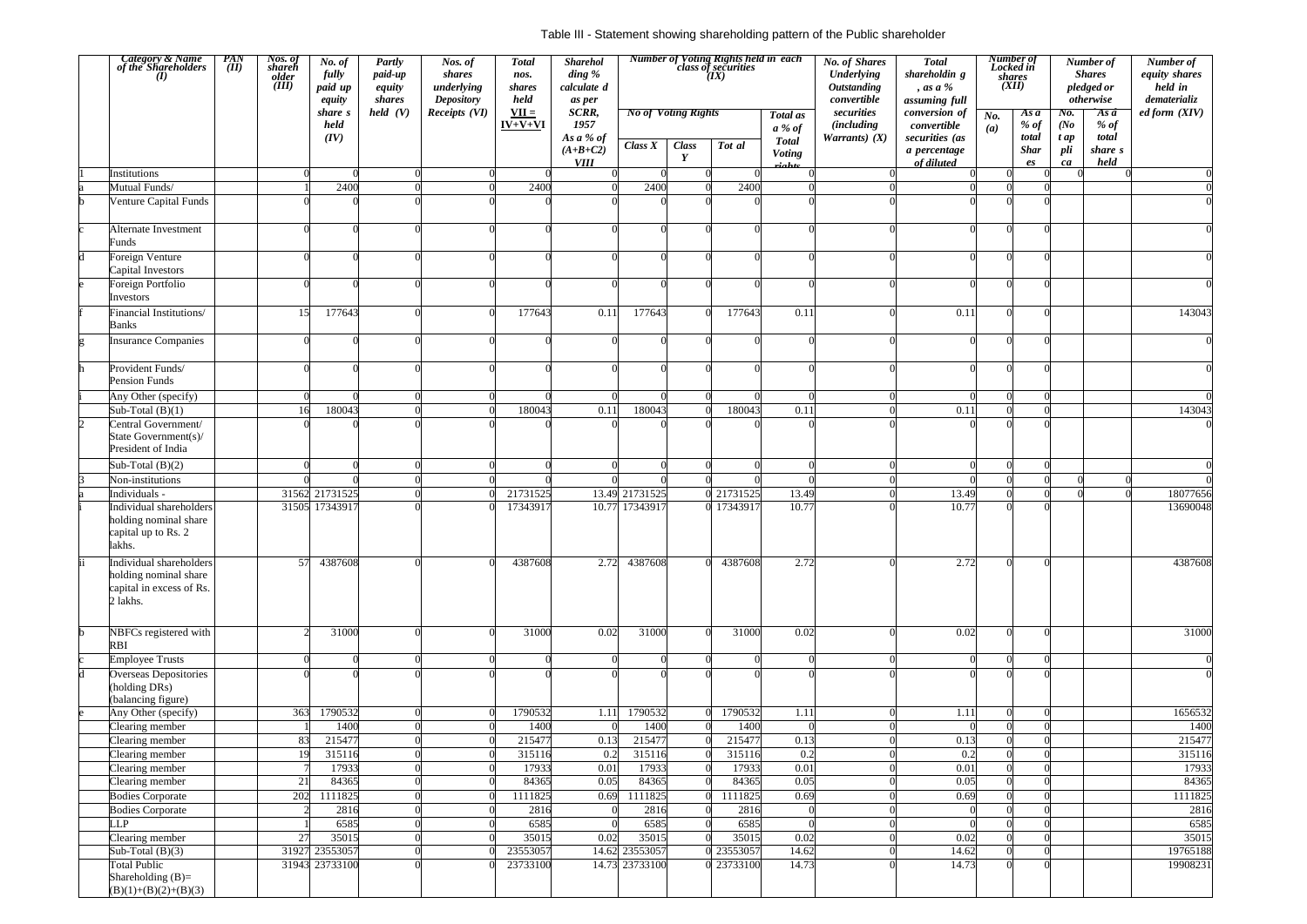|                | <b>Category &amp; Name</b> | <b>PAN</b> | No. of | No. of          | Partly   | Nos. of           | Total no. | <b>Sharehol</b>     |           |                            |          | <b>Number of Voting Rights held in</b> | No. of                    | <b>Total</b>                  |           | <b>Number of</b> |     | <b>Number of</b>     | <b>Number of</b> |
|----------------|----------------------------|------------|--------|-----------------|----------|-------------------|-----------|---------------------|-----------|----------------------------|----------|----------------------------------------|---------------------------|-------------------------------|-----------|------------------|-----|----------------------|------------------|
|                | of the                     | (III)      | shareh | fully           | paid-up  | shares            | shares    | $\overline{ding}$ % |           | each class of securities   |          |                                        | <b>Shares</b>             | shareholdin                   |           | Locked in        |     | <b>Shares</b>        | equity           |
|                | <b>Shareholders</b>        |            | older  | paid            | equity   | underlying        | held      | calculate           |           | (X)                        |          |                                        | <b>Underlying</b>         | $g$ , as a %                  |           | shares           |     | pledged or           | shares held      |
|                | (I)                        |            | (III)  | up              | shares   | <b>Depository</b> | $(VII =$  | d as per            |           |                            |          |                                        | <b>Outstanding</b>        | assuming                      |           | (XII)            |     | otherwise            | in               |
|                |                            |            |        | equity          | held     | <b>Receipts</b>   | $IV+V+VI$ | SCRR,<br>1957       |           |                            |          |                                        | convertible<br>securities | full                          |           |                  |     | encumbered<br>(XIII) | dematerializ     |
|                |                            |            |        | share<br>s held | (V)      | (VI)              |           | As a % of           |           | <b>No of Voting Rights</b> |          | <b>Total</b>                           | (including                | conversion<br>$\overline{of}$ | No.       | Asa              | No. | As a                 | ed form<br>(XIV) |
|                |                            |            |        | (IV)            |          |                   |           | $(A+B+C2)$          |           |                            |          | as a                                   | <b>Warrants)</b>          | convertible                   |           | %                | (No | % of                 | $\sqrt{N}$       |
|                |                            |            |        |                 |          |                   |           | (VIII)              |           |                            |          | $%$ of                                 | $\overline{(\mathsf{X})}$ | securities                    |           | of               | t   | total                | Applicable)      |
|                |                            |            |        |                 |          |                   |           |                     | Class     | <b>Class</b>               | Tot      | <b>Total</b>                           |                           | as a                          |           | total            | ap  | share                |                  |
|                |                            |            |        |                 |          |                   |           |                     | X         | Y                          | al       | <b>Voting</b>                          |                           | percentage                    |           | Shar             | pli | s                    |                  |
|                |                            |            |        |                 |          |                   |           |                     |           |                            |          | rights                                 |                           | of diluted                    |           | es               | ca  | held                 |                  |
|                |                            |            |        |                 |          |                   |           |                     |           |                            |          |                                        |                           | share                         |           | held             | ble | (Not                 |                  |
|                |                            |            |        |                 |          |                   |           |                     |           |                            |          |                                        |                           | capital)<br>(XI)              |           |                  |     | applic<br>able)      |                  |
|                |                            |            |        |                 |          |                   |           |                     |           |                            |          |                                        |                           |                               |           |                  |     |                      |                  |
|                | Custodian/DR               |            |        | $\Omega$        | $\Omega$ |                   |           |                     |           | $\overline{0}$             |          |                                        |                           |                               |           | $\Omega$         |     |                      | $\boldsymbol{0}$ |
|                | Holder                     |            |        |                 |          |                   |           |                     |           |                            |          |                                        |                           |                               |           |                  |     |                      |                  |
| $\overline{c}$ | Employee                   |            |        | $\overline{0}$  | $\Omega$ |                   |           |                     |           | $\theta$                   | $\theta$ |                                        | $\overline{0}$            | $\theta$                      | $\Omega$  | $\overline{0}$   |     |                      | $\boldsymbol{0}$ |
|                | <b>Benefit Trust</b>       |            |        |                 |          |                   |           |                     |           |                            |          |                                        |                           |                               |           |                  |     |                      |                  |
|                |                            |            |        |                 |          |                   |           |                     |           |                            |          |                                        |                           |                               |           |                  |     |                      |                  |
|                | (under SEBI                |            |        |                 |          |                   |           |                     |           |                            |          |                                        |                           |                               |           |                  |     |                      |                  |
|                | (Share based               |            |        |                 |          |                   |           |                     |           |                            |          |                                        |                           |                               |           |                  |     |                      |                  |
|                | Employee                   |            |        |                 |          |                   |           |                     |           |                            |          |                                        |                           |                               |           |                  |     |                      |                  |
|                | Benefit)                   |            |        |                 |          |                   |           |                     |           |                            |          |                                        |                           |                               |           |                  |     |                      |                  |
|                | Regulations,               |            |        |                 |          |                   |           |                     |           |                            |          |                                        |                           |                               |           |                  |     |                      |                  |
|                | 2014)                      |            |        |                 |          |                   |           |                     |           |                            |          |                                        |                           |                               |           |                  |     |                      |                  |
|                | <b>Total Non-</b>          |            |        | $\Omega$        | $\Omega$ |                   |           |                     | $\bigcap$ | $\Omega$                   | $\theta$ |                                        | 0                         | $\theta$                      | $\bigcap$ | 0                |     | 0                    | $\boldsymbol{0}$ |
|                | Promoter-                  |            |        |                 |          |                   |           |                     |           |                            |          |                                        |                           |                               |           |                  |     |                      |                  |
|                | Non Public                 |            |        |                 |          |                   |           |                     |           |                            |          |                                        |                           |                               |           |                  |     |                      |                  |
|                | <b>Shareholding</b>        |            |        |                 |          |                   |           |                     |           |                            |          |                                        |                           |                               |           |                  |     |                      |                  |
|                | $(C)=$                     |            |        |                 |          |                   |           |                     |           |                            |          |                                        |                           |                               |           |                  |     |                      |                  |
|                | $(C)(1)+(C)(2)$            |            |        |                 |          |                   |           |                     |           |                            |          |                                        |                           |                               |           |                  |     |                      |                  |

## Table IV - Statement showing shareholding pattern of the Non Promoter- Non Public shareholder